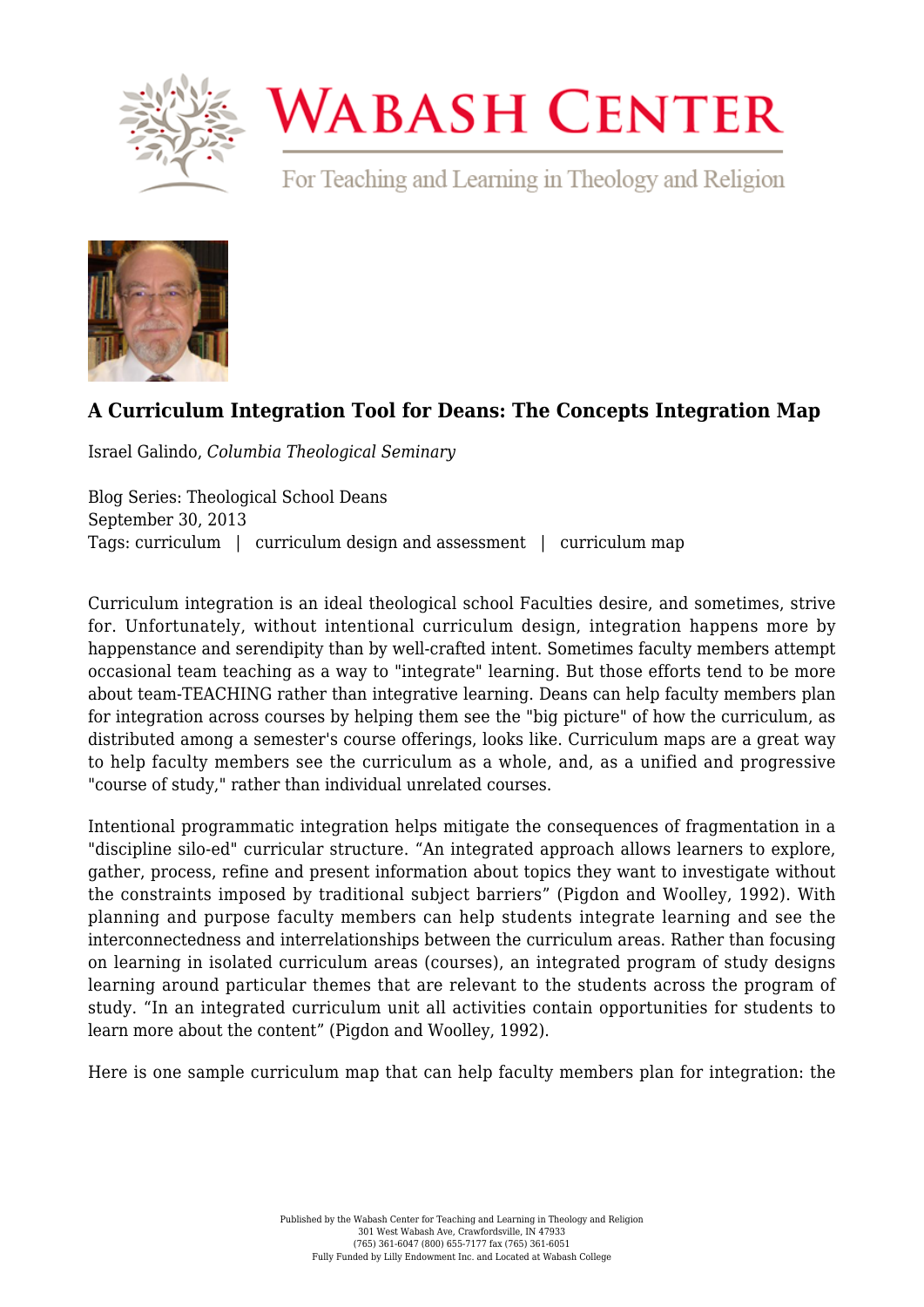concepts integration map. This map will provide faculty members the ability to see how key concepts are distributed across courses during a semester. The map is simple: create the map in the form of a grid, listing the courses offered during the semester on the first column. Identify the weeks of the semester across the top on the first row. It's best to use a large format if you want to print the map (17"x11" is a good size for this). From the course schedule that appears in each course syllabus, plot the main concept or topic for each week on the chart.

|                              | Week <sub>1</sub>                                                                         | Week 2                                                                                                                                                | Week 3                                                                                                                                                       | Week 4                                                                                                                | Week 5                                                                                                                                                                                                                                         | Week 6                                                                                                                          | Week 7                                                                                        | Week 8                                                                                                                                                          | Week 9                                                                                                                                                      | Week <sub>10</sub>                                                                                                                                                                                           | Week 11                                                                                                                        | Week <sub>12</sub>                                                                                                                          | Week <sub>13</sub>                                                                                                                        |
|------------------------------|-------------------------------------------------------------------------------------------|-------------------------------------------------------------------------------------------------------------------------------------------------------|--------------------------------------------------------------------------------------------------------------------------------------------------------------|-----------------------------------------------------------------------------------------------------------------------|------------------------------------------------------------------------------------------------------------------------------------------------------------------------------------------------------------------------------------------------|---------------------------------------------------------------------------------------------------------------------------------|-----------------------------------------------------------------------------------------------|-----------------------------------------------------------------------------------------------------------------------------------------------------------------|-------------------------------------------------------------------------------------------------------------------------------------------------------------|--------------------------------------------------------------------------------------------------------------------------------------------------------------------------------------------------------------|--------------------------------------------------------------------------------------------------------------------------------|---------------------------------------------------------------------------------------------------------------------------------------------|-------------------------------------------------------------------------------------------------------------------------------------------|
|                              | <b>Sept 10-14</b>                                                                         | <b>Sept 17-21</b>                                                                                                                                     | <b>Sept 24-28</b>                                                                                                                                            | $0a1-5$                                                                                                               | Oct 8-12                                                                                                                                                                                                                                       | Oct 15-19                                                                                                                       | Oct 22-26                                                                                     | <b>Oct 29-Nov 2</b>                                                                                                                                             | <b>Nov 5-9</b>                                                                                                                                              | <b>Nov 12-16</b>                                                                                                                                                                                             | Nov 19-23                                                                                                                      | <b>Nov 26-30</b>                                                                                                                            | Dec 3-7                                                                                                                                   |
| <b>B1070</b>                 | Hermeneutic Theory-<br>Interpretation and the<br>Locus of Meaning                         | <b>Historical Criticism:</b><br><b>Principles and Practice</b><br>of Textual Criticism                                                                | Continued/ Principles<br>and Practice of Source<br>Criticism                                                                                                 | Continued<br><b>Principles and Practice</b><br>of Source Criticism                                                    | Principles and<br><b>Practice of Form</b><br>Criticism                                                                                                                                                                                         | Continued/Principles<br>and Practice of<br><b>Redaction Criticism</b>                                                           | <b>New Literary Criticism:</b><br><b>Principles and Practice of</b><br>Narrative<br>Criticism | Continued/Principles and<br><b>Practice of Rhetorical</b><br>Criticism                                                                                          | Continued:<br>Principles and<br>Practice of<br><b>Rhetorical Criticism</b>                                                                                  | <b>Ideological Criticism:</b><br>Principles and Practice of<br>Marviet.<br><b>Liberation and Feminist</b><br>Criticisms                                                                                      | Continued/Princip<br>les and Practice of<br>Freudian and<br><b>Post-Colonial</b><br>Criticisms                                 | <b>Continued:</b><br>Principles and<br>Practice of<br>Freudian and Poet-<br><b>Colonial Criticisms</b>                                      |                                                                                                                                           |
| <b>B1091</b><br>B1092        | Imprecations of the<br>Psalmists : A Study of<br>Pealm Sd: Mark 9:33-<br>37               | <b>Numbers XI: Seeing</b><br>Moses Plain: New<br>Angles on James 5:13-<br>20:                                                                         | The Ethics of Piety.<br>Presumption and the<br>Reception of Disaster in<br>the Prologue of Job;<br>Analysis of the Use of<br>Psalm 8:4-6 in<br>Hebrews 2:5-9 | Little Historical Creed:<br>The Temptation<br>Narrative: A Study of<br>the Use of Scripture by<br>Early<br>Christians | Isaiah 53 in the<br><b>Pulpit: The Cross.</b><br>Sacraments and<br>Martyrdom: An<br>Investigation of Mark<br>10:35-45                                                                                                                          | <b>Salvation Achieved</b><br>(Isaiah 61:1-7, 62:1-7;<br>65:17-66:2): Luke 24:1-<br>11; Exegetical "Pre-<br>Sermon" Papers Begin | Your People Shall be my<br>People': Family and<br>Covenant in Ruth 1-16-<br>17: Mark 12:28-34 | "Whatever Happened in<br>the Valley of Shinar?:<br>Babel, Jerusalem and<br>Kumba: Missiological<br><b>Reflections on Genesis</b><br>$11:1-9$ and<br>Acts 2:1-13 | Song of Hannah:<br>The Approach to<br>God According to<br>Heb 10:19-25                                                                                      | A Message of Hope from<br>Daniel 7: The Politics of<br>John: The Trial of Jesus in<br>the Fourth Gospel                                                                                                      | Sermon<br>Presentations                                                                                                        | Sermon<br>Presentations                                                                                                                     |                                                                                                                                           |
| <b>B1511</b>                 | The New Testament<br>Text: The Christian<br>Canon                                         | The New Testament<br>World: Interpreting<br>the Gospels                                                                                               | Mark E Mark II                                                                                                                                               | Mark III                                                                                                              | Matthey I: Matthew                                                                                                                                                                                                                             | Matthew III: Matthew                                                                                                            |                                                                                               | Luke I: Luke II                                                                                                                                                 | Luke III: Luke IV                                                                                                                                           | John I                                                                                                                                                                                                       |                                                                                                                                | John II: John III                                                                                                                           | Jesus'<br>Mission I:<br>Agent of<br>God's<br>Kingdom;<br>Jesus'<br>Mission II:<br>Crucified-<br>Risen<br>Messiah                          |
| <b>B1521</b>                 | A Primer of Biblical<br>Greek                                                             | A Primer of Biblical<br>Greek                                                                                                                         | A Primer of Biblical Greek                                                                                                                                   | A Primer of Biblical<br>Greek                                                                                         | <b>A Primer of Riblical</b><br>Greek                                                                                                                                                                                                           | A Primer of Biblical<br>Greek                                                                                                   | <b>A Primer of Biblical Greek</b>                                                             | A Primer of Biblical Greek                                                                                                                                      | A Primer of Riblical<br>Greek                                                                                                                               | A Primer of Biblical Greek                                                                                                                                                                                   |                                                                                                                                | A Primer of<br><b>Biblical Greek</b>                                                                                                        | A Primer of<br><b>Biblical Greek</b>                                                                                                      |
| <b>B1538</b><br><b>B1539</b> | Mark 1:9-15, 40-45<br>(Gk): Mark 1:1-<br>45/1:40-45 (Enc)                                 | Mark 2:1-3:6/2:23-<br>3.6.                                                                                                                            | Mark 3:7-4:34/4:1-20<br>Narrative Criticism                                                                                                                  | 4:35-5:43/5:1-20:<br>Reader-Response<br>Criticism                                                                     | $6:1 - 8:21/7:24-30$<br>Feminist Criticism                                                                                                                                                                                                     | Mark 8:22-9:29/9:14-<br>29: Deconstructive<br>Criticism                                                                         | Mark 9:14-29:                                                                                 | Mark 9:30-10:52/10:17-<br>31: Social Criticism                                                                                                                  | Mark 11:1-<br>12:44/12:13-27<br><b>Cultural Studies</b>                                                                                                     | Mark 13:1-37/13:14-27:<br>Postcolonial Criticism                                                                                                                                                             |                                                                                                                                | Mark 14:1-<br>15:15/14:32-51                                                                                                                | Mark 15:16-<br>16:8                                                                                                                       |
| HT2111                       | The Story of<br>Christianity                                                              | The Story of<br>Christianity                                                                                                                          | The Story of Christianity                                                                                                                                    | The Story of<br>Christianity                                                                                          | The Story of<br>Christianity                                                                                                                                                                                                                   | The Story of Christianity                                                                                                       | The Story of Christianity                                                                     | The Story of Christianity                                                                                                                                       | The Story of<br>Christianity                                                                                                                                | The Story of Christianity                                                                                                                                                                                    |                                                                                                                                | The Story of<br>Christianity                                                                                                                | The Story of<br>Christianity                                                                                                              |
| HT2311                       | Christology "Born<br>Again into the<br>Church," Against the<br><b>Protestant Goostics</b> | On the Incarnation:<br>Heresy                                                                                                                         | Trinity<br>On the Incarnation:<br>Worship, Community and<br>the Triune God of Grace                                                                          | Worship, Community<br>and the Triune God of<br>Grace                                                                  | Pneumatology<br>Worship, Community<br>and the Triune God<br>of Grace: "Inclusive<br>Language and the<br>Trinity," Ministry and<br>Mission: Julian of<br>Norwich's Revelation<br>of Love: Saint Basil<br>the Great On the<br><b>Holy Spirit</b> | Saint Basil the Great, On<br>the Holy Spirit:<br>Augustine, The<br>Confections, Book I                                          | Soteriology<br>Augustine, The<br>Confessions, Book II-III                                     | Augustine, The<br>Confessions, Book IV-VIII;<br>Enchindion, "Faith in God<br>the Creator": Heresy                                                               | Augustine, The<br>Confessions, Book<br>$IX - X$<br>Ecclesiology<br>(baptism, eucharist<br>and ministry)                                                     | "Eucharist"; "Re-membering<br>the Body: Baptism.<br>Eucharist and the Politics of<br>Disectablishment":<br>"Ordination: Why Pastors?"<br>Pastor: The Theology and<br><b>Practice of Ordained</b><br>Ministry |                                                                                                                                |                                                                                                                                             |                                                                                                                                           |
| HT2410                       | Quest for Goodness<br>and Happiness; To<br>Judge or Not to Judge                          | Friendship and<br>Community in the<br>Christian Moral Life:<br>Aging, Dementia and<br>the Faith Community:<br>Continuing the<br>Journey of Friendship | <b>Virtues and the Quest</b><br>for Happiness                                                                                                                | Narrative and the<br>Moral Life                                                                                       | Norrotive and the<br>Moral Life                                                                                                                                                                                                                | Freedom: Exploring a<br><b>Dangerous Topic</b>                                                                                  | <b>False Steps on the Path</b><br>to Happiness                                                | Conscience and Prudence<br>in the Moral Life: The<br>Limits of Violence, The<br>Mystery of Mercy                                                                | The Gift That<br><b>Makes All Gifts</b><br><b>Possible: Learning</b><br>the Language of<br>Love                                                             | Reimagining the World:<br>Why the Happiness of One<br>Demands Justice for All                                                                                                                                |                                                                                                                                | <b>Resident Alians</b>                                                                                                                      |                                                                                                                                           |
| HT2610                       | <b>N.T. MODELS FOR</b><br><b>MISSION:</b><br>Foundation, Aim, and<br>Nature of Mission    | New Testament as a<br><b>Missionary Document</b>                                                                                                      | Missions as Disciple-<br>Making                                                                                                                              | Missions as Liberation:<br>Philosophy of Mission                                                                      | Philosophy of<br>Missions in Luke/Acts                                                                                                                                                                                                         | <b>HISTORICAL</b><br><b>PARADIGMS OF</b><br>MISSION<br>Paradigm in the Eastern<br>Church                                        | Paradigm in the Eastern<br>Church                                                             | Medieval Church<br>Missionary Paradigm;<br>The Protestant<br><b>Reformation Paradigm</b>                                                                        | The Enlightenment<br>Paradigm;<br><b>THEOLOGICAL</b><br><b>PARADIGMS OF</b><br>MISSION<br>A CASE STUDY<br><b>APPROACH TO</b><br>CHRISTIAN<br><b>MISSION</b> | Mission as Missio Dei: "The<br>Question of Missionary<br>Calling": "Judaism and<br>Christianity"                                                                                                             | "The Question of<br>Multiple Wives":<br>"I was in Prison":<br>"Is Jesus the Only<br>Way?": "You must<br>purity this<br>House!" | Twant to be a<br>Priest <sup>*</sup> :<br>Missionary and<br>Morality":<br>"Buddhism and<br>Christianity":<br>The Question of<br>Syncretism" | "Islam and<br>Christianity"<br>"The<br>Question of<br>Music':<br><b>Tlinduism</b><br>and<br>Christianity":<br>"Build Your<br>Church Here" |

[Download Concepts integration worksheet](https://www.wabashcenter.wabash.edu/wp-content/uploads/2017/06/conceptsintegrationworksheet.pdf)

To help faculty members plan for integration, use the map as a tool to review what is being taught "across the board." Unless faculty members are aware of what all of the other faculty members are teaching in their courses---when, in what sequence, and to what end---it's not likely they can intentionally integrate learning for the students. Deans can guide faculty members to identify what other professors are covering three to four weeks prior, and three to four weeks after, their own course schedule topics. Encourage faculty members to identify points of integration during that span of four to eight weeks they can work on together. Faculty can integrate the teaching and learning experience by working together in courses to:

- Synchronize coverage of topics across the span of the semester
- Align or sequence coverage of concepts across course over several weeks
- Assign comparison and contrast of concepts and readings between courses
- Assign the same reading in different courses for different perspectives, applications, or purposes
- Schedule classes to meet together for selected class sessions